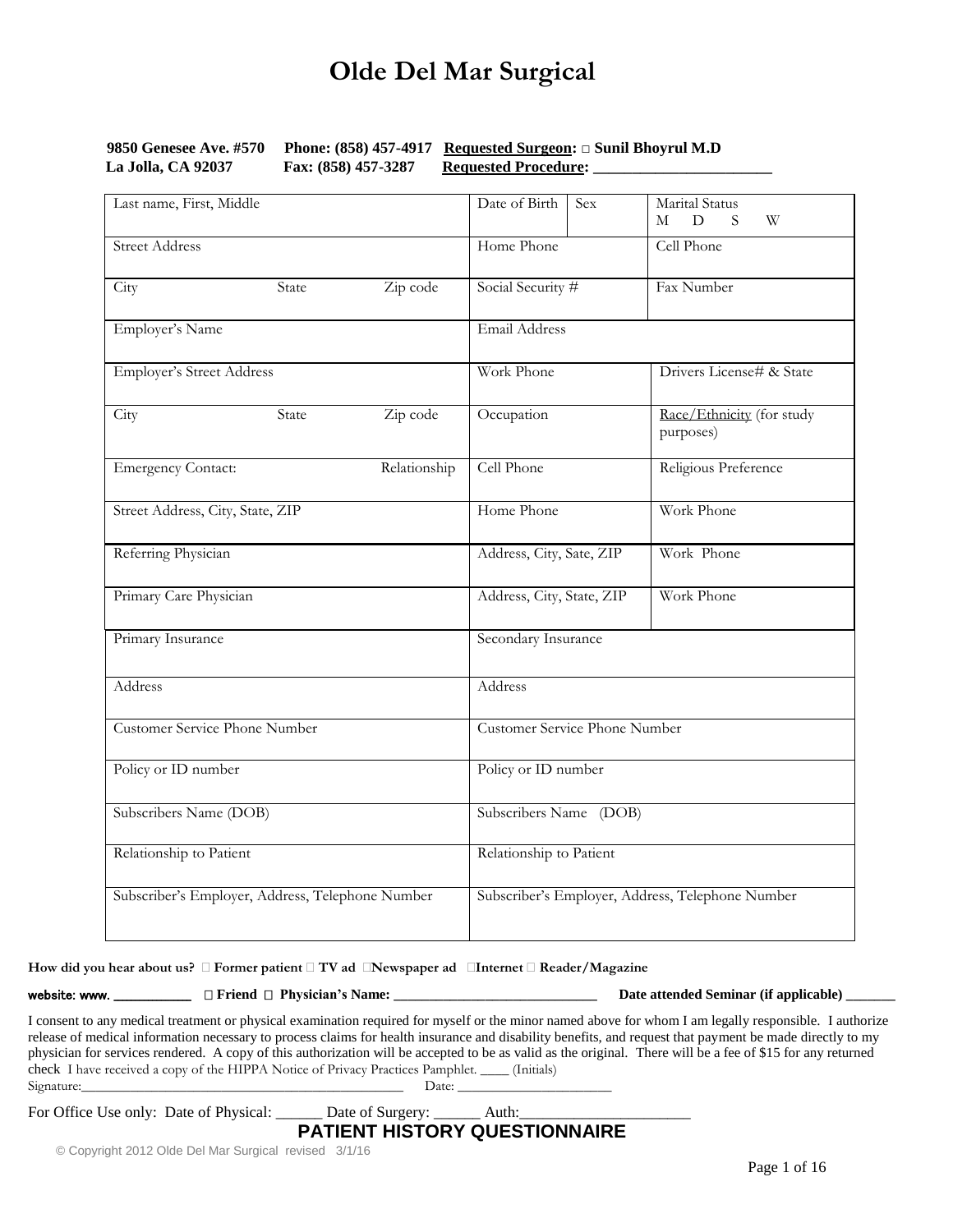*The information requested in this questionnaire is very important. To give you the best quality care, please try to complete all the answers to the best of your ability.* 

| Name:                                                                                    |        | Date:      | Age:                     |
|------------------------------------------------------------------------------------------|--------|------------|--------------------------|
|                                                                                          |        |            |                          |
|                                                                                          |        |            |                          |
|                                                                                          |        |            |                          |
| Occupation: (If retired or disabled, what <i>did</i> you do or what is your disability?) |        |            |                          |
|                                                                                          |        |            |                          |
|                                                                                          |        |            |                          |
|                                                                                          |        |            |                          |
| Weight                                                                                   | Height | <b>BMI</b> | Body Frame - Circle One  |
|                                                                                          |        |            |                          |
|                                                                                          |        |            |                          |
|                                                                                          |        |            |                          |
|                                                                                          |        |            |                          |
|                                                                                          |        |            |                          |
|                                                                                          |        |            |                          |
|                                                                                          |        |            | Medium<br>Large<br>Small |

#### **WEIGHT HISTORY**

*How long have you been suffering from Morbid Obesity?\_\_\_\_\_\_\_\_\_\_\_\_\_\_\_\_\_\_\_\_\_\_\_\_\_\_\_\_\_\_\_\_\_\_\_\_\_\_\_\_\_\_\_\_\_\_*

*In your own words, please describe what you hope to accomplish and how you believe your life will change by losing weight:*

**DIETARY HISTORY** Approximate age when you first seriously dieted:

#### *List the diets and diet programs you have tried:*

|                    |                          |                           |              |                                                                                                    | MD          |                 |
|--------------------|--------------------------|---------------------------|--------------|----------------------------------------------------------------------------------------------------|-------------|-----------------|
| Program            |                          |                           | <b>Dates</b> | <b>Duration</b>                                                                                    | Supervised? | <b>Max Loss</b> |
| Jenny Craig:       | $Yes \Box No \Box$       |                           |              |                                                                                                    |             |                 |
| Nutri-Systems      | $Yes \Box No \Box$       |                           |              |                                                                                                    |             |                 |
| Weight Watchers    | $Yes \Box No \Box$       |                           |              | and the state of the state of the state of the state of the state of the state of the state of the |             |                 |
| OptiFast           | $Yes \Box No \Box$       |                           |              |                                                                                                    |             |                 |
| Medi Fast          | $Yes \Box No \Box$       |                           |              |                                                                                                    |             |                 |
| Fen/Phen/Redux     | $Yes \Box No \Box$       |                           |              |                                                                                                    |             |                 |
| Meridia            | $Yes \Box No \Box$       |                           |              |                                                                                                    |             |                 |
| Lindora            | $Yes \Box No \Box$       |                           |              |                                                                                                    |             |                 |
| T.O.P.S.           | $Yes \Box No \Box$       |                           |              |                                                                                                    |             |                 |
| O.A.               | $Yes \Box No \Box$       |                           |              |                                                                                                    |             |                 |
| Acupuncture        | $Yes \Box No \Box$       |                           |              |                                                                                                    |             |                 |
| Metabolife         | $Yes \square$            | $\overline{N_{0}}$ $\Box$ |              |                                                                                                    |             |                 |
| <b>Atkins Diet</b> | $Yes \sqcup$ No $\sqcup$ |                           |              |                                                                                                    |             |                 |
| Pritikin Diet      | $Yes\Box$                | $\mathrm{No} \ \square$   |              |                                                                                                    |             |                 |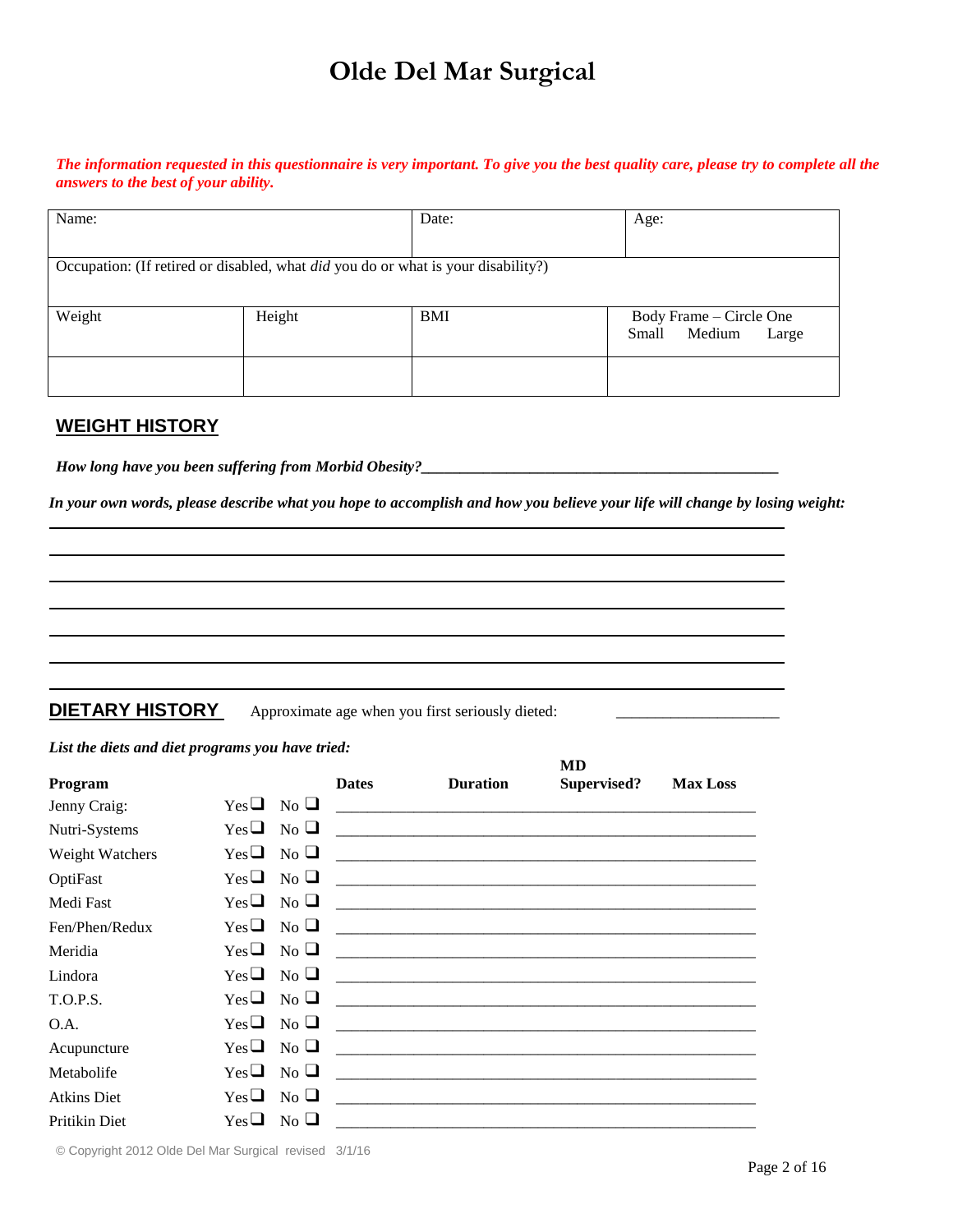| Other:                                                               |                                                                                                                                                                    | $Yes \Box No \Box$ |                                                                                                                                                                                                                                | <u> 1980 - Jan Barnett, martin de filosofoar (h. 1980).</u><br>1900 - Jan Barnett, martin de filosofoar (h. 1900). |         |                    |                          |
|----------------------------------------------------------------------|--------------------------------------------------------------------------------------------------------------------------------------------------------------------|--------------------|--------------------------------------------------------------------------------------------------------------------------------------------------------------------------------------------------------------------------------|--------------------------------------------------------------------------------------------------------------------|---------|--------------------|--------------------------|
| List any physician-supervised and<br>documented weight loss attempt: |                                                                                                                                                                    |                    |                                                                                                                                                                                                                                |                                                                                                                    |         |                    |                          |
| List any other diets and/or weight<br>loss methods you've tried:     |                                                                                                                                                                    |                    |                                                                                                                                                                                                                                |                                                                                                                    |         |                    |                          |
| For female patients only:<br>Pregnancy #1                            |                                                                                                                                                                    |                    | Year Weight at start New Year Net Start New Year Net Start Net Start Net Start Net Start Net Start Net Start Net Start Net Start Net Start Net Start Net Start Net Start Net Start Net Start Net Start Net Start Net Start Net |                                                                                                                    |         |                    |                          |
| Pregnancy #2                                                         |                                                                                                                                                                    |                    | Year____________ Weight at start_____________                                                                                                                                                                                  |                                                                                                                    |         |                    |                          |
| Pregnancy #3                                                         |                                                                                                                                                                    |                    | Year____________ Weight at start_____________                                                                                                                                                                                  |                                                                                                                    |         |                    |                          |
| Pregnancy #4                                                         |                                                                                                                                                                    |                    | Year___________ Weight at start____________                                                                                                                                                                                    |                                                                                                                    |         |                    |                          |
| <b>Food and Exercise History</b>                                     |                                                                                                                                                                    |                    |                                                                                                                                                                                                                                |                                                                                                                    |         |                    |                          |
| Snacking<br>Love salty love crunchy skipping meals                   | What are your dietary pitfalls? (circle answers)<br>stress eating grazing all day                                                                                  |                    |                                                                                                                                                                                                                                | love sweets<br>restaurants                                                                                         | boredom | eating large meals | fast foods<br>love carbs |
| Lunch:                                                               | What do you typically eat for the following:                                                                                                                       |                    |                                                                                                                                                                                                                                |                                                                                                                    |         |                    |                          |
| Do you ever eat until you are uncomfortably full? Y/N                | What do you do for exercise:                                                                                                                                       |                    |                                                                                                                                                                                                                                |                                                                                                                    |         |                    |                          |
|                                                                      | What is the number of times you exercise per week?                                                                                                                 |                    |                                                                                                                                                                                                                                |                                                                                                                    |         |                    |                          |
|                                                                      |                                                                                                                                                                    |                    |                                                                                                                                                                                                                                |                                                                                                                    |         |                    |                          |
| back pain<br>scheduling                                              | Difficulty with exercise is due to (circle answers):<br>shortness of breath<br>joint discomfort<br>lack of motivation lack of time embarrassment<br>time<br>family |                    |                                                                                                                                                                                                                                |                                                                                                                    |         |                    |                          |
|                                                                      | <b>WEIGHT RELATED ILLNESSES</b>                                                                                                                                    |                    |                                                                                                                                                                                                                                |                                                                                                                    |         |                    |                          |
| 1. Heart Disease                                                     | Have you had, or do you have, any of the following illnesses or symptoms?<br>If Yes: ◆ Year Diagnosed<br>Do you have, or have you had:                             | $Yes \Box No \Box$ |                                                                                                                                                                                                                                |                                                                                                                    |         |                    |                          |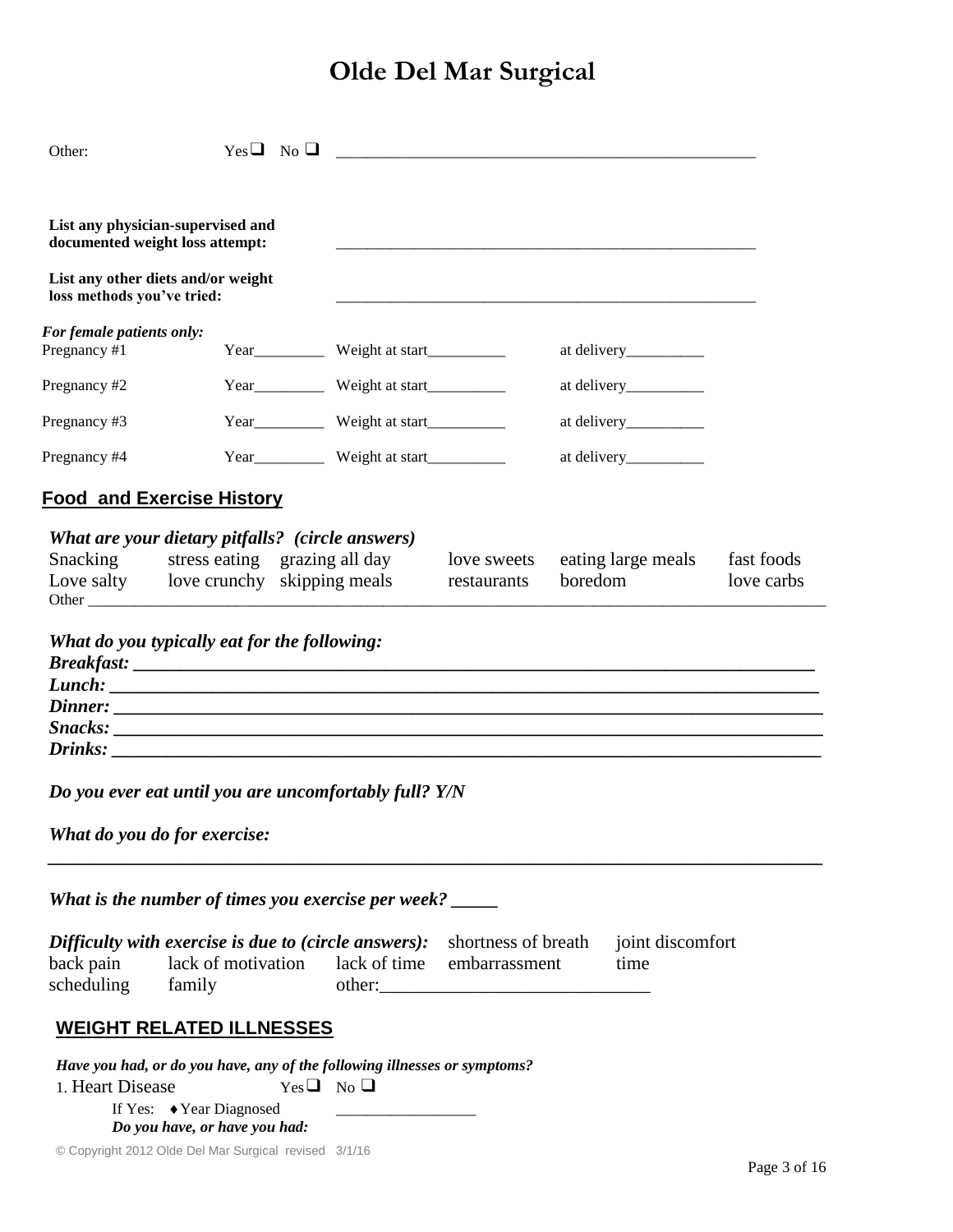| $\Box$ Angina                                                                                                                                   |
|-------------------------------------------------------------------------------------------------------------------------------------------------|
| $\Box$ M.I. (myocardial infarction, "heart attack")                                                                                             |
| $\Box$ CABG (coronary artery bypass graft)                                                                                                      |
| Abnormal EKG                                                                                                                                    |
| $\Box$ Stress test to rule out cardiac problems                                                                                                 |
| $\Box$ Palpitations                                                                                                                             |
|                                                                                                                                                 |
| 2. High Cholesterol Yes $\Box$ No $\Box$ High Triglycerides Yes $\Box$ No $\Box$                                                                |
| $\triangle$ List medications                                                                                                                    |
| 3. High Blood Pressure Yes $\Box$ No $\Box$                                                                                                     |
|                                                                                                                                                 |
| $\blacklozenge$ List medications                                                                                                                |
| 4. Diabetes<br>$Yes \Box$ No $\Box$                                                                                                             |
| If Yes: $\blacklozenge$ Year diagnosed:                                                                                                         |
| $Yes \Box No \Box$<br>◆ Gestational:                                                                                                            |
| $Yes \Box No \Box$<br>$\blacklozenge$ Neuropathy:                                                                                               |
| $\Box$ Diet<br>◆ Controlled with:                                                                                                               |
| Oral Medication (list) 2000                                                                                                                     |
|                                                                                                                                                 |
| 5. Asthma<br>$Yes \Box No \Box$                                                                                                                 |
| If Yes: $\blacklozenge$ Year diagnosed:<br>the contract of the contract of the contract of the contract of the contract of                      |
| ◆ ER visits/last 2 yrs:<br><u> 1980 - Johann Barbara, martin amerikan basar dan basa dalam basa dalam basa dalam basa dalam basa dalam basa</u> |
| ◆ Hospitalizations last 2 years:                                                                                                                |
| $Yes \Box No \Box$<br>◆ Steroids last 2 years:                                                                                                  |
| 6. Shortness of breath $Yes \Box No \Box$                                                                                                       |
| blocks<br>If Yes, : $\triangleleft$ Can walk                                                                                                    |
| ◆ Stairs:<br>flights                                                                                                                            |
| 7. Trouble Sleeping? $Yes \Box$<br>N <sub>0</sub>                                                                                               |
|                                                                                                                                                 |
| N <sub>0</sub><br>$Yes\Box$<br>◆ Morning headaches                                                                                              |
| N <sub>0</sub><br>$Yes \square$<br>◆ Daytime drowsiness                                                                                         |
| N <sub>0</sub><br>$Yes \Box$<br>◆ Restless sleep                                                                                                |
| N <sub>0</sub><br>$Yes \Box$<br>$\triangle$ Snoring                                                                                             |
| Office Use: sleep study ordered ___________ initials<br>$Yes \Box$<br>N <sub>0</sub><br>◆ Awakenings at night                                   |
| $Yes \Box$<br>N <sub>0</sub><br>◆ Observed apneas                                                                                               |
| 8. Sleep Apnea Syndrome<br>$Yes \Box$<br>N <sub>0</sub>                                                                                         |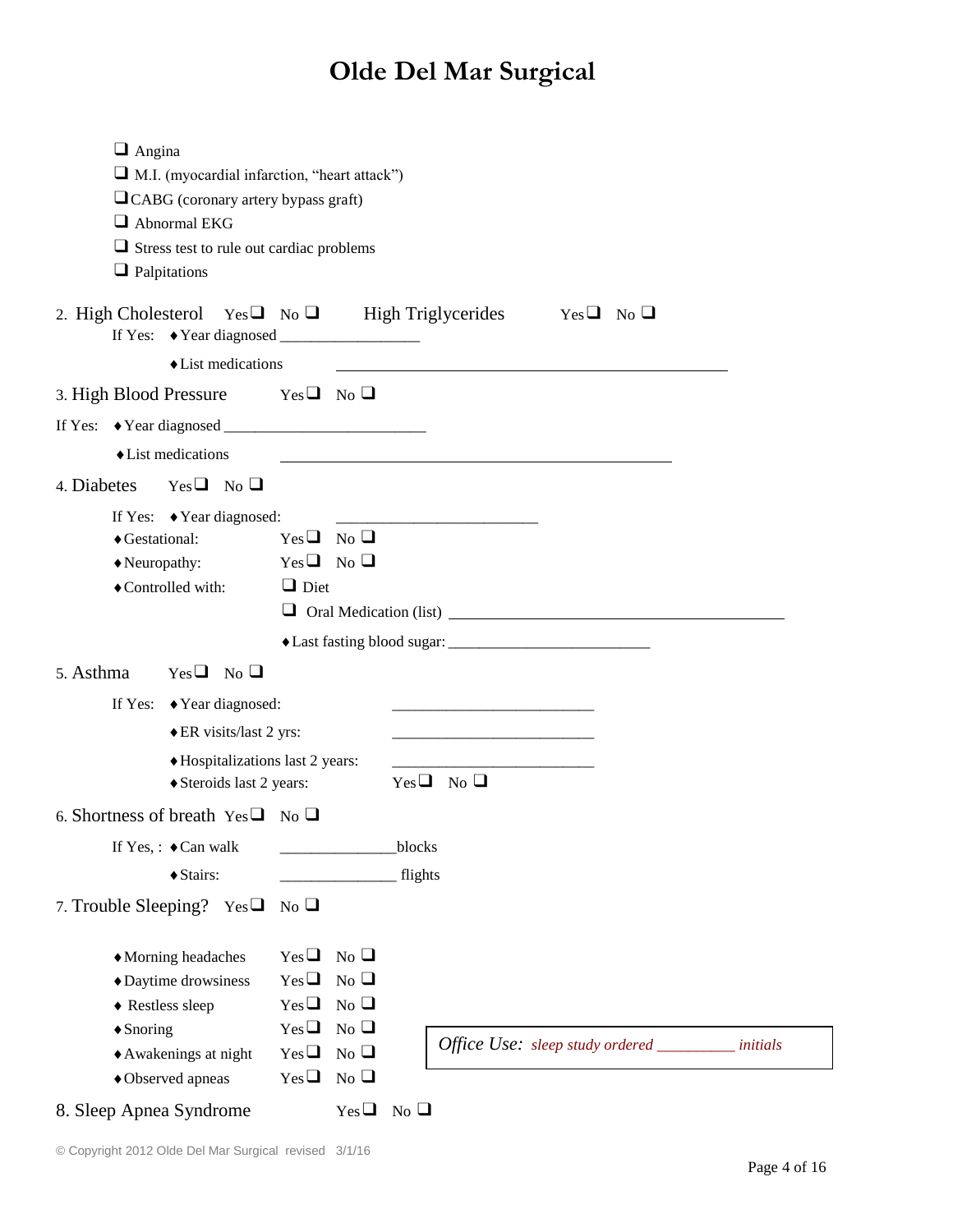|                            | If Yes: $\blacklozenge$ Year diagnosed:<br>◆ Last sleep study:                                                                                                |                                          |                                                                |                                                                                          |
|----------------------------|---------------------------------------------------------------------------------------------------------------------------------------------------------------|------------------------------------------|----------------------------------------------------------------|------------------------------------------------------------------------------------------|
|                            | ◆ CPAP used:                                                                                                                                                  |                                          | $Yes \Box No \Box$                                             |                                                                                          |
|                            | 9. Heartburn/esophagitis/hiatus hernia?                                                                                                                       |                                          |                                                                | $Yes \Box$ No $\Box$ (Please circle the one which you have had)                          |
|                            | ◆ Upper GI series?<br>$\triangle$ Endoscopy?                                                                                                                  | $Yes \Box No \Box$<br>$Yes \Box No \Box$ |                                                                |                                                                                          |
|                            | 10. Belching up acid or sour fluid.<br>11. Coughing or choking at night?                                                                                      | $Yes \Box No \Box$                       | $Yes \Box No \Box$                                             |                                                                                          |
| 12. Gallbladder disease?   |                                                                                                                                                               |                                          | $Yes \Box No \Box Since$                                       | Office Use: $\Box$ UGI/endoscopy                                                         |
|                            | If Yes: How was it diagnosed?                                                                                                                                 |                                          |                                                                | $\Box$ (Gallbladder removed)<br>$\Box$ Ultrasound $\Box$ Physical Exam                   |
|                            |                                                                                                                                                               |                                          |                                                                | 13. Leakage of urine with laughing/coughing/sneezing? Yes□ No □ Since_______?            |
|                            | If Yes: $\bullet$ Wear pads frequently? Yes $\Box$ No $\Box$                                                                                                  |                                          |                                                                |                                                                                          |
|                            | 15. Low back strain/Pain/Sciatica?                                                                                                                            |                                          |                                                                | $Yes \Box No \Box Since$ ?                                                               |
|                            | If Yes: $\bullet$ Seen by Chiropractor? Yes $\Box$ No $\Box$<br>◆ Orthopedic Surgeon?<br>Seen by Family Doctor? Yes $\Box$ No $\Box$                          | $Yes \Box No \Box$                       |                                                                |                                                                                          |
|                            | Medications taken:                                                                                                                                            |                                          |                                                                | <u> 1989 - Johann Stein, fransk politik (d. 1989)</u>                                    |
|                            |                                                                                                                                                               |                                          |                                                                | 16. Pain in Hips/Knees/Ankles/Feet? Yes no no no let please circle the area/s affected?) |
|                            | $\triangle$ Seen by Chiropractor? Yes $\Box$ No $\Box$<br>$\triangle$ Orthopedic Surgeon? Yes $\Box$ No $\Box$<br>Seen by Family Doctor? Yes $\Box$ No $\Box$ |                                          |                                                                |                                                                                          |
|                            | Medications taken<br>17. Weight related injuries and trauma:                                                                                                  |                                          |                                                                |                                                                                          |
|                            |                                                                                                                                                               |                                          |                                                                |                                                                                          |
| 18. Venous Stasis Disease? |                                                                                                                                                               |                                          |                                                                | $Yes \Box No \Box If yes, since \_\_\_\_\_?\$                                            |
|                            | If Yes: ◆ Do you have Edema?<br>◆ Scaly & Thick Skin?<br>◆ Leg Ulcers?                                                                                        |                                          | $Yes \Box No \Box$<br>$Yes \Box No \Box$<br>$Yes \Box No \Box$ | (edema is swelling in the lower legs or feet)                                            |
| 19. Gout?                  |                                                                                                                                                               |                                          |                                                                |                                                                                          |
|                            | If Yes: ◆ Gouty Arthritis?                                                                                                                                    |                                          | $Yes \Box No \Box$                                             |                                                                                          |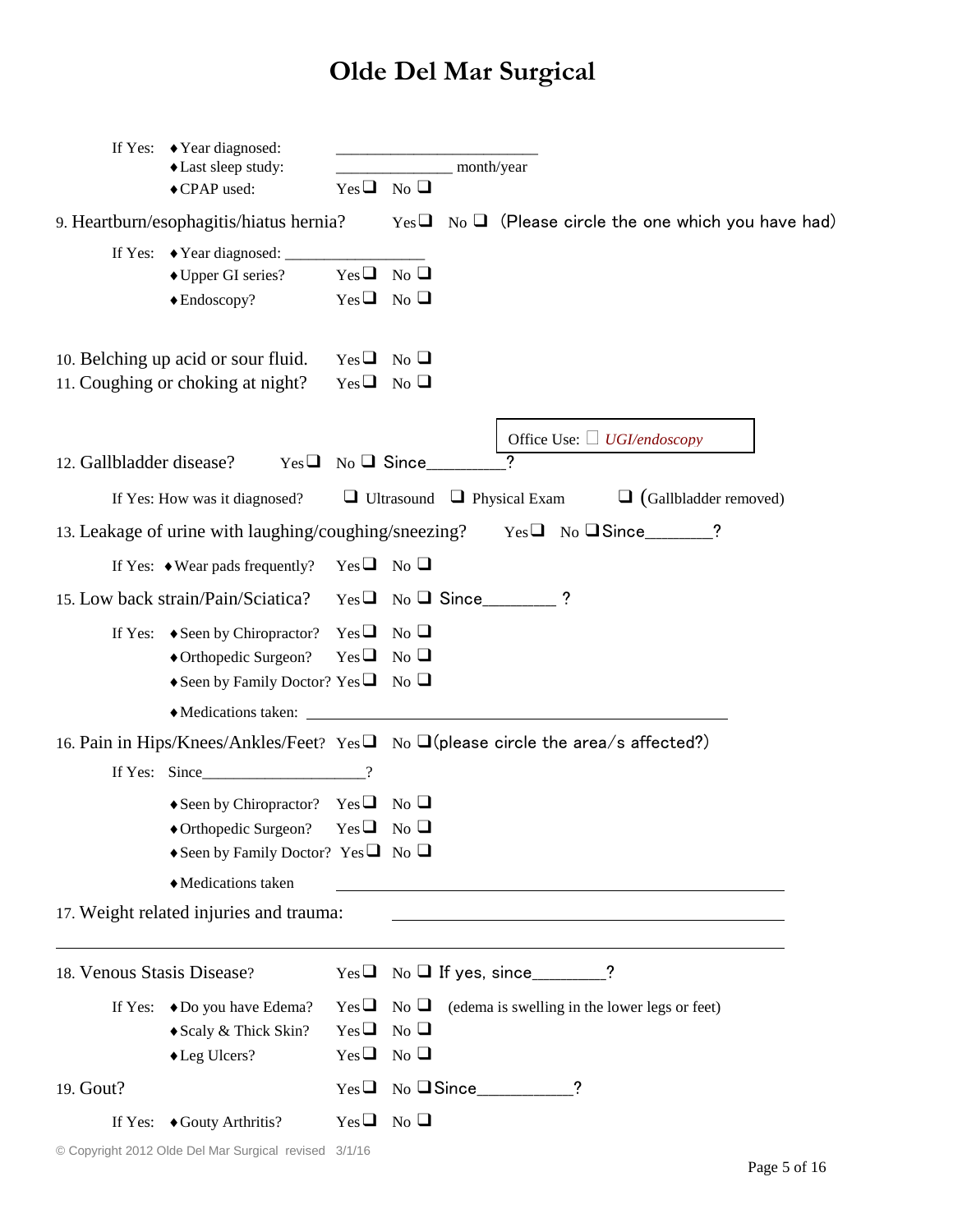| <b>Using Medication?</b>                                                                        |                                                                                              |                                                                                                                                                                                                                                                                                    |
|-------------------------------------------------------------------------------------------------|----------------------------------------------------------------------------------------------|------------------------------------------------------------------------------------------------------------------------------------------------------------------------------------------------------------------------------------------------------------------------------------|
| 20. Bra size (females only):<br>Skin depressions from bra straps?<br>Do you have shoulder pain? |                                                                                              | $Yes \Box No \Box$<br>$Yes \Box No \Box$                                                                                                                                                                                                                                           |
| <b>PAST MEDICAL HISTORY</b>                                                                     |                                                                                              |                                                                                                                                                                                                                                                                                    |
| <b>Female Patients:</b>                                                                         |                                                                                              |                                                                                                                                                                                                                                                                                    |
| Number of pregnancies:<br>Number of live births:<br>Miscarriages/abortions:                     | <u> 1980 - Johann Barbara, martin a</u><br><u> 1980 - Jan Barnett, fransk politik (d. 19</u> |                                                                                                                                                                                                                                                                                    |
| C-Sections?                                                                                     |                                                                                              | Date/s?                                                                                                                                                                                                                                                                            |
| Obstetric complications:                                                                        |                                                                                              |                                                                                                                                                                                                                                                                                    |
| Do you presently use:                                                                           |                                                                                              |                                                                                                                                                                                                                                                                                    |
| Birth control pills<br>Date Started?                                                            |                                                                                              | $Yes \Box No \Box List type: \_\_$                                                                                                                                                                                                                                                 |
| Estrogens                                                                                       |                                                                                              | $Yes \Box No \Box List type: \_\_$                                                                                                                                                                                                                                                 |
|                                                                                                 |                                                                                              |                                                                                                                                                                                                                                                                                    |
|                                                                                                 |                                                                                              |                                                                                                                                                                                                                                                                                    |
|                                                                                                 |                                                                                              | Please check which of the following childhood illnesses you have experienced and when they occurred?:                                                                                                                                                                              |
|                                                                                                 |                                                                                              | □ Measles /Date______________ □ Mumps/ Date:__________ □ Chickenpox/ Date:__________                                                                                                                                                                                               |
| Rheumatic fever/Date:                                                                           |                                                                                              | Heart murmur/Date:                                                                                                                                                                                                                                                                 |
| $\Box$ Asthma/Date: $\Box$ Tonsillectomy/Date:                                                  |                                                                                              |                                                                                                                                                                                                                                                                                    |
| Have you had:                                                                                   |                                                                                              | □ AIDS/HIV Exposure? / Date:__________ □ Colitis? / Date:________ □ Kidney Disease? / Date:________<br>□ Bleeding Abnormality? / Date: □ □ Thyroid Problems ? / Date: □<br>$\Box$ Cancer, type: __________________/ Date diagnosed?:__________/ In remission? Yes $\Box$ No $\Box$ |
| Would you accept a blood transfusion in an emergency situation? ___________                     |                                                                                              |                                                                                                                                                                                                                                                                                    |
|                                                                                                 |                                                                                              |                                                                                                                                                                                                                                                                                    |
|                                                                                                 |                                                                                              | Please list below all serious illnesses and hospitalizations you have experienced in adulthood:                                                                                                                                                                                    |
| <b>Major Illness</b>                                                                            | Date                                                                                         | Treatment                                                                                                                                                                                                                                                                          |
|                                                                                                 |                                                                                              |                                                                                                                                                                                                                                                                                    |

\_\_\_\_\_\_\_\_\_\_\_\_\_\_\_\_\_\_\_\_\_\_\_\_\_\_\_\_\_\_\_\_\_\_\_\_\_\_\_\_\_\_\_\_\_\_\_\_\_\_\_\_\_\_\_\_\_\_\_\_\_\_\_\_\_\_\_\_\_\_\_\_\_\_\_\_\_\_\_\_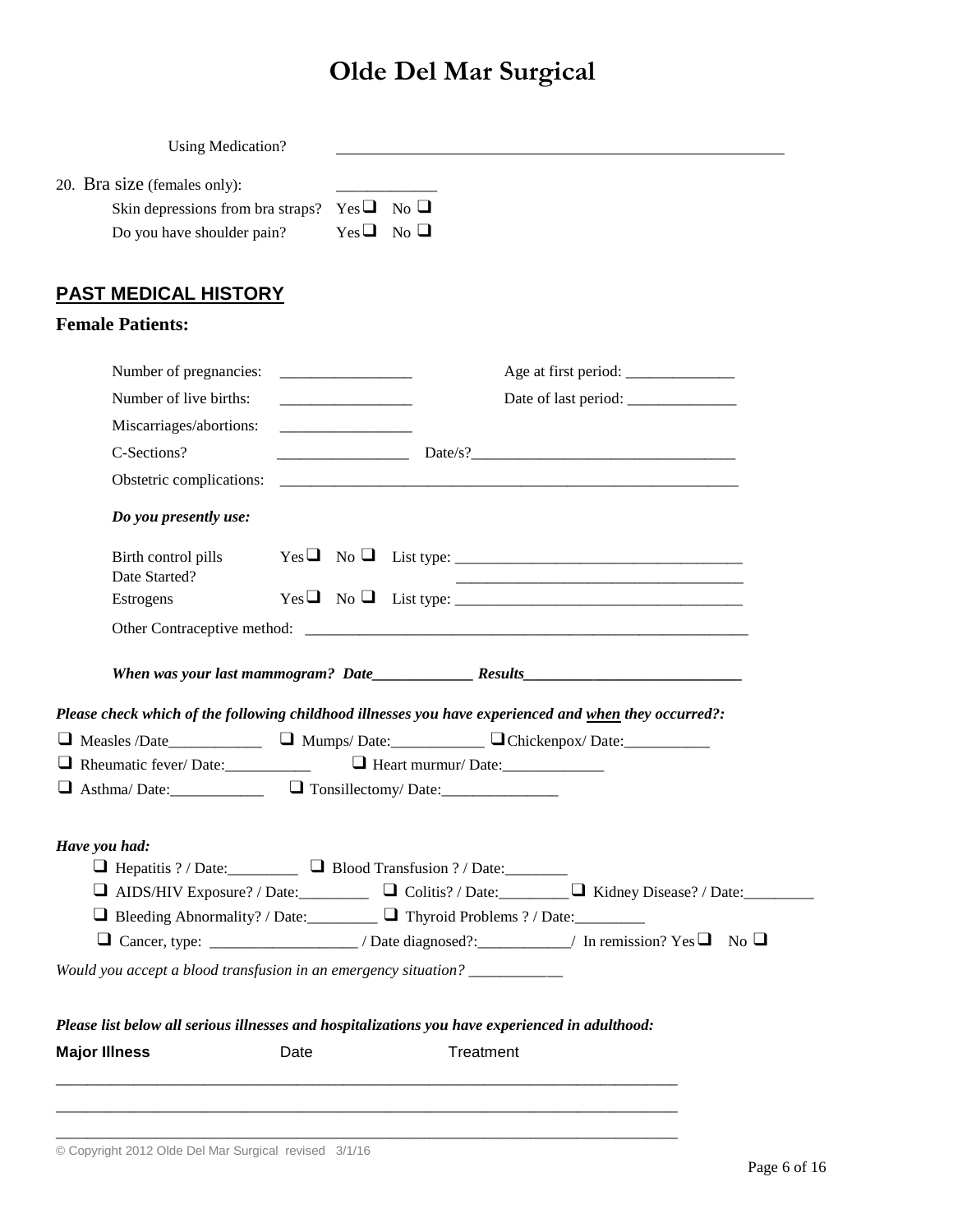| <b>Surgical Procedures</b>                                                                                                            | Date |  |  |  |
|---------------------------------------------------------------------------------------------------------------------------------------|------|--|--|--|
|                                                                                                                                       |      |  |  |  |
| Allergies:                                                                                                                            |      |  |  |  |
| Allergic to any medications?: Yes $\Box$ No $\Box$<br>If Yes, please list the medication, the year it first<br>occurred and reaction: |      |  |  |  |
|                                                                                                                                       |      |  |  |  |
| Allergic to: Surgical tape: Yes $\Box$ No $\Box$ Latex: Yes $\Box$ No $\Box$ Iodine: Yes $\Box$ No $\Box$                             |      |  |  |  |
| Other:                                                                                                                                |      |  |  |  |

### **Medications:**

*Please list all medications you currently use (con't. on next page):*

| <b>Medication</b> | <b>Dose</b> | How often? | <b>Start Date?</b> | <b>Reason taking it?</b> |
|-------------------|-------------|------------|--------------------|--------------------------|
|                   |             |            |                    |                          |
|                   |             |            |                    |                          |
|                   |             |            |                    |                          |
|                   |             |            |                    |                          |
|                   |             |            |                    |                          |

| <b>Medication</b> | <b>Dose</b> | How often? | <b>Start Date?</b> | <b>Reason taking it?</b> |
|-------------------|-------------|------------|--------------------|--------------------------|
|                   |             |            |                    |                          |
|                   |             |            |                    |                          |
|                   |             |            |                    |                          |
|                   |             |            |                    |                          |
|                   |             |            |                    |                          |

Do you use tobacco:  $Yes \Box$  No  $\Box$  Frequency:

 $\overline{\phantom{0}}$  $\overline{\phantom{0}}$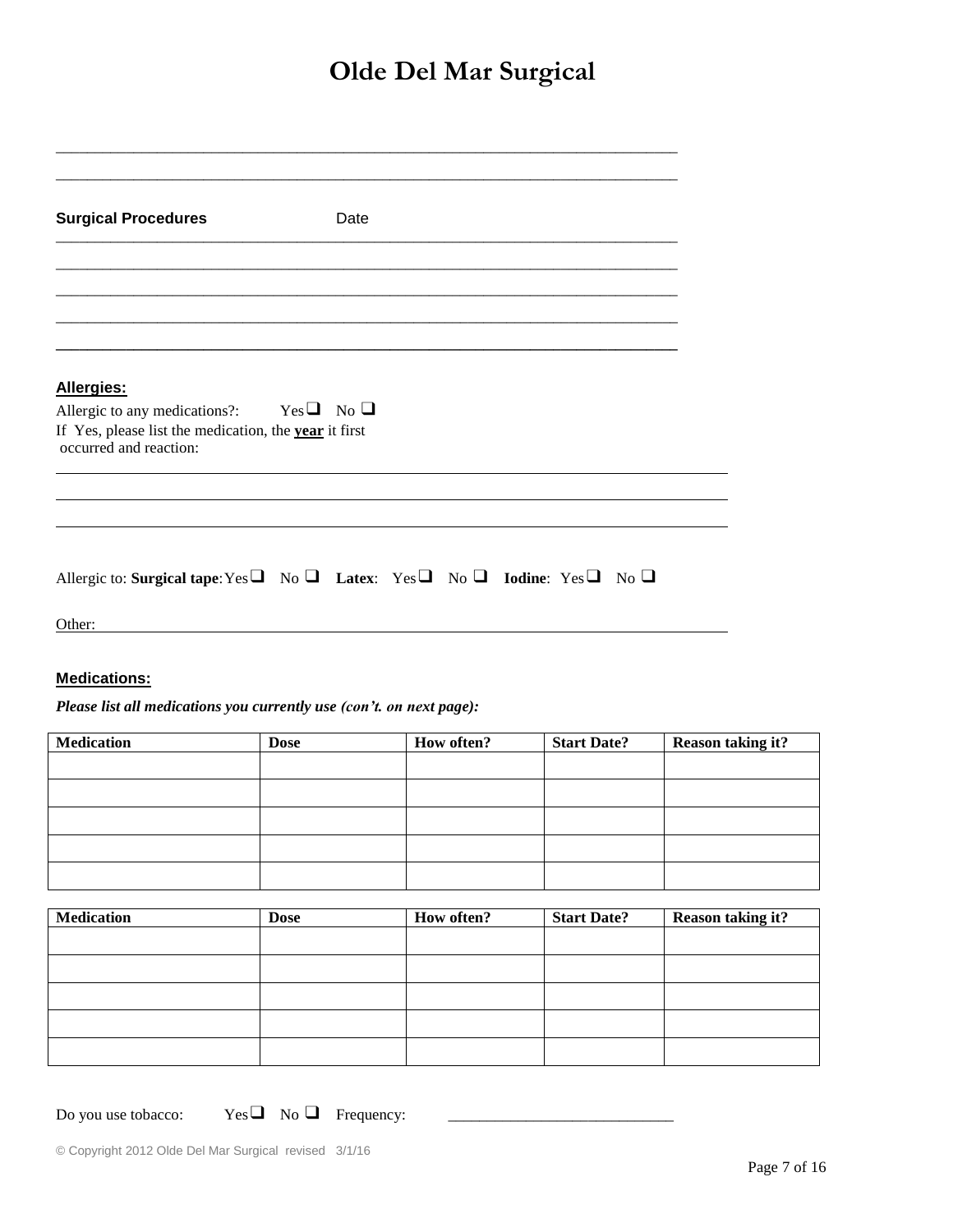| Are you willing to quit? Yes $\Box$ No $\Box$    |  |  |
|--------------------------------------------------|--|--|
| Have you ever used tobacco? Yes $\Box$ No $\Box$ |  |  |
|                                                  |  |  |
| Do you use alcohol:                              |  |  |
| Drug Use (social):                               |  |  |
| Any history of abuse:                            |  |  |

## **FAMILY HISTORY**

| <b>Family Member</b> | Living? | Age | If Deceased, age | <b>Illness/Cause of death</b> |
|----------------------|---------|-----|------------------|-------------------------------|
| Mother               |         |     |                  |                               |
| Father               |         |     |                  |                               |
| Maternal Grandmother |         |     |                  |                               |
| Maternal Grandfather |         |     |                  |                               |
| Paternal Grandmother |         |     |                  |                               |
| Paternal Grandfather |         |     |                  |                               |
| Sibling:             |         |     |                  |                               |
| Sibling:             |         |     |                  |                               |
| Sibling:             |         |     |                  |                               |
| Sibling:             |         |     |                  |                               |

#### *Please indicate if there is a family history of:*

 $\Box$  Obesity

❑Heart Disease ❑ Breast Cancer

❑ High Blood Cholesterol ❑ Colon Cancer

|  | I Lung disease, Asthma or Emphysema |  |  |
|--|-------------------------------------|--|--|
|  |                                     |  |  |

❑ Diabetes ❑Kidney Disease

- ❑ High Blood Pressure ❑ Bleeding tendency or Blood Disorder
	-
	-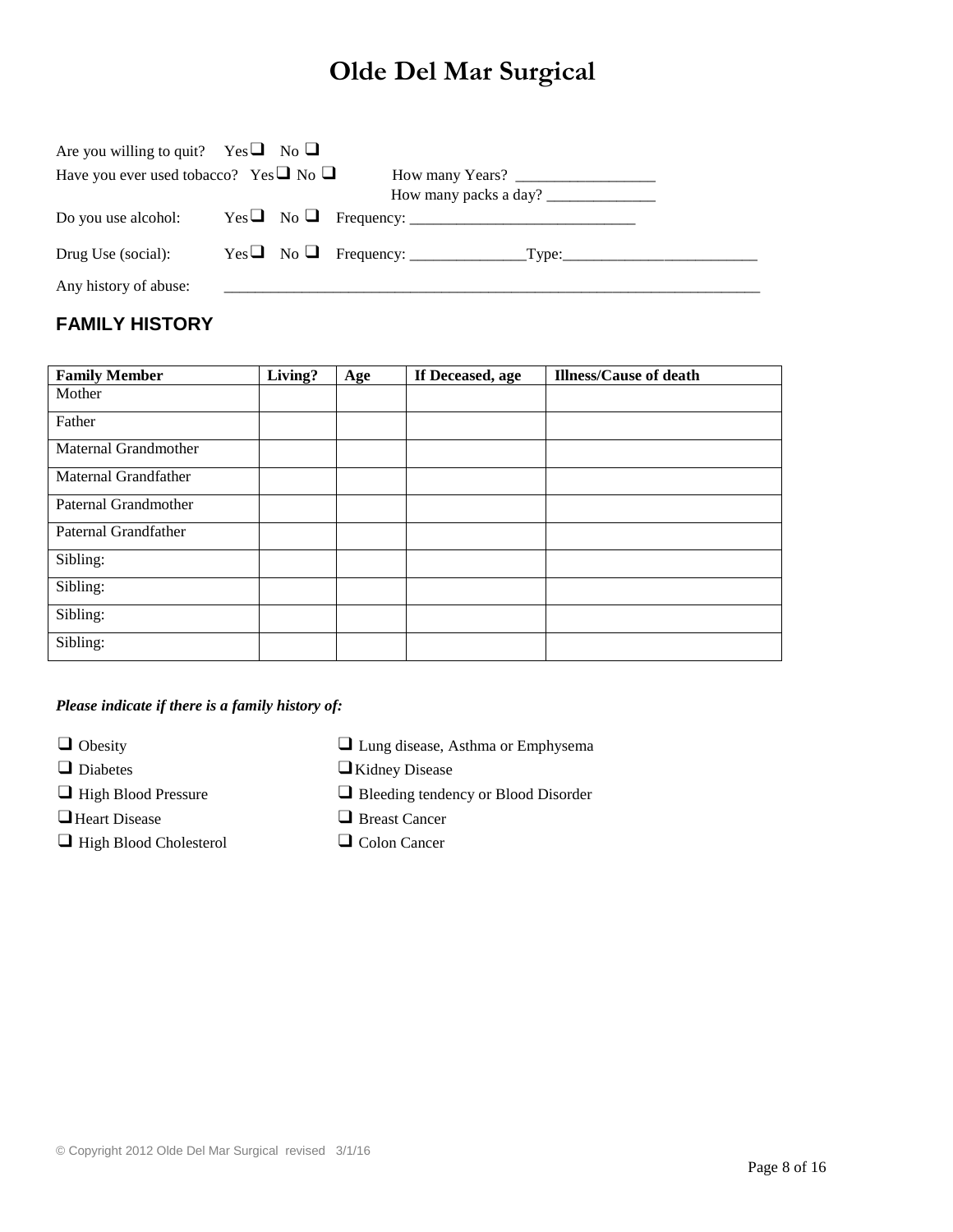#### **SYSTEM REVIEW**

*Please check off or circle any of these if they've happened to you over the last 12 months. Please add a*  $\frac{date}{}$ *when you first started having the problem/s. Feel free to add any additional problems or information.* 

| <b>HEAD, EYE, EAR, NOSE &amp; THROAT</b> | Date Started? | Date Stopped? | Or Still ongoing? |
|------------------------------------------|---------------|---------------|-------------------|
| Nose bleeds                              |               |               |                   |
| hay fever/allergies                      |               |               |                   |
| sinus trouble                            |               |               |                   |
| earache                                  |               |               |                   |
| headaches                                |               |               |                   |
| blurry vision                            |               |               |                   |
| ringing in ears                          |               |               |                   |
| loss of hearing                          |               |               |                   |
| $dizziness - vertigo$                    |               |               |                   |
| trouble swallowing                       |               |               |                   |
| Eye disease or injury                    |               |               |                   |

| <b>RESPIRATORY</b>                   | Date Started? | Date Stopped? | Or Still ongoing? |
|--------------------------------------|---------------|---------------|-------------------|
| cough                                |               |               |                   |
| asthma                               |               |               |                   |
| emphysema                            |               |               |                   |
| <i>bronchitis</i>                    |               |               |                   |
| blood in sputum                      |               |               |                   |
| wake up at night coughing or choking |               |               |                   |

| <b>CARDIOVASCULAR</b> | Date Started? | Date Stopped? | Or Still ongoing? |
|-----------------------|---------------|---------------|-------------------|
| palpitations          |               |               |                   |
| skipping heartbeat    |               |               |                   |
| pains in chest        |               |               |                   |
| heart attack          |               |               |                   |
| heart murmur          |               |               |                   |
| pain in legs          |               |               |                   |
| loss of pulses        |               |               |                   |

| <b>GASTROINTESTINAL</b>  | Date Started? | Date Stopped? | Or Still ongoing? |
|--------------------------|---------------|---------------|-------------------|
| vomiting                 |               |               |                   |
| constipation             |               |               |                   |
| pain with bowel movement |               |               |                   |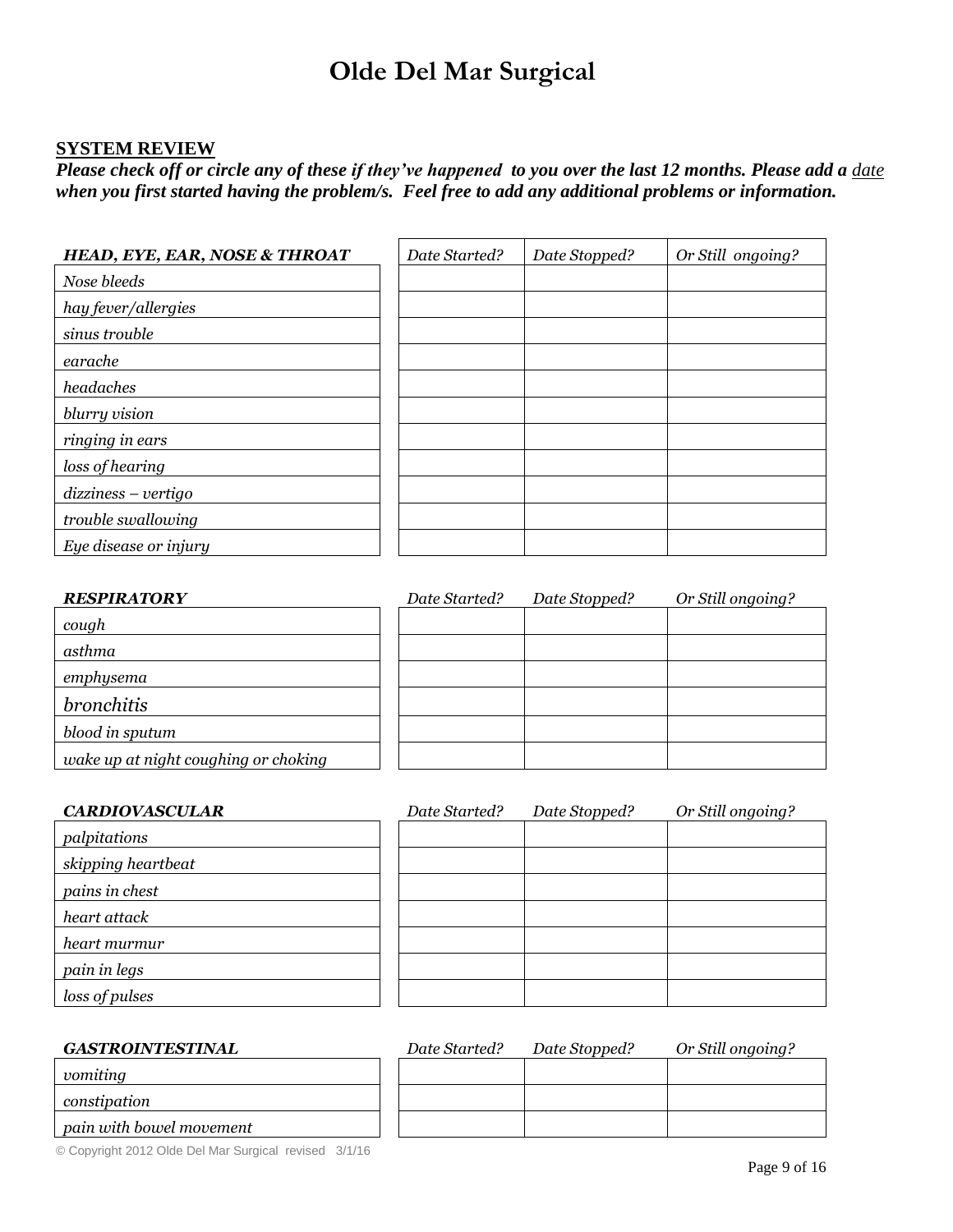| blood in stools |  |  |  |
|-----------------|--|--|--|
| hemorrhoids     |  |  |  |
| irritable colon |  |  |  |
| colitis         |  |  |  |

| <b>GENITOURINARY</b>                  | Date Started? | Date Stopped? | Or Still ongoing? |
|---------------------------------------|---------------|---------------|-------------------|
| pain with urination                   |               |               |                   |
| trouble starting urine                |               |               |                   |
| trouble stopping urine                |               |               |                   |
| blood in urine                        |               |               |                   |
| kidney stones                         |               |               |                   |
| bladder stones                        |               |               |                   |
| kidney failure                        |               |               |                   |
| urinary tract infections              |               |               |                   |
| leakage of urine with cough or sneeze |               |               |                   |
| decreased sex drive                   |               |               |                   |

| <b>ENDOCRINE</b>    | Date Started? | Date Stopped? | Or Still ongoing? |
|---------------------|---------------|---------------|-------------------|
| low thyroid         |               |               |                   |
| hyperthyroid        |               |               |                   |
| goiter              |               |               |                   |
| Grave's Disease     |               |               |                   |
| thyroid Nodules     |               |               |                   |
| adrenal gland tumor |               |               |                   |
| frequent flushing   |               |               |                   |

| <b>MUSCULOSKELETAL</b>      | Date Started? | Date Stopped? | Or Still ongoing? |
|-----------------------------|---------------|---------------|-------------------|
| redness of skin over joints |               |               |                   |
| fluid in joints             |               |               |                   |
| arthritis                   |               |               |                   |
| broken bones (which ones?)  |               |               |                   |
| low back pain               |               |               |                   |
| slipped disk                |               |               |                   |
| sciatica                    |               |               |                   |

| <b>NEUROLOGICAL:</b>  | Date Started? | Date Stopped? | Or Still ongoing? |
|-----------------------|---------------|---------------|-------------------|
| $dizziness - vertigo$ |               |               |                   |
| numbness              |               |               |                   |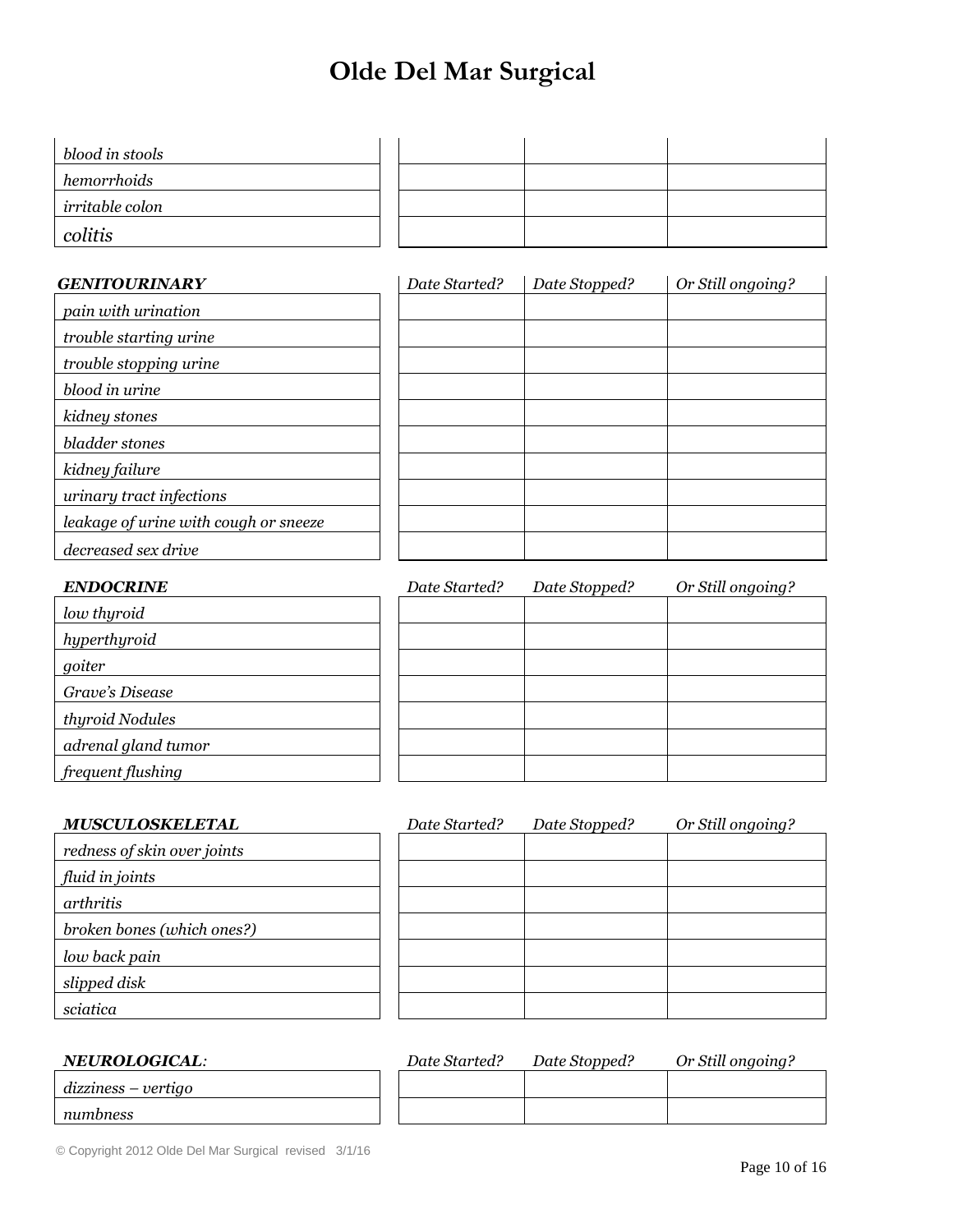| tingling                           |  |  |
|------------------------------------|--|--|
| pins and needles feelings (where?) |  |  |
| weakness of any muscles (where?)   |  |  |
| tremors                            |  |  |
| convulsions                        |  |  |
| Loss of consciousness              |  |  |

| <b>PSYCHOLOGICAL</b>                   | Date Started? | Date Stopped? | Or Still ongoing? |
|----------------------------------------|---------------|---------------|-------------------|
| anxiety                                |               |               |                   |
| depression                             |               |               |                   |
| thoughts of suicide                    |               |               |                   |
| suicide attempts                       |               |               |                   |
| hospitalization for emotional problems |               |               |                   |
| psychiatric treatment                  |               |               |                   |

*OTHER: \_\_\_\_\_\_\_\_\_\_\_\_\_\_\_\_\_\_\_\_\_\_\_\_\_\_\_\_\_\_\_\_\_\_\_\_\_\_\_\_\_\_\_\_\_\_\_\_\_\_\_\_\_\_\_\_\_\_\_\_\_\_\_\_\_\_\_\_\_\_\_\_\_\_\_\_*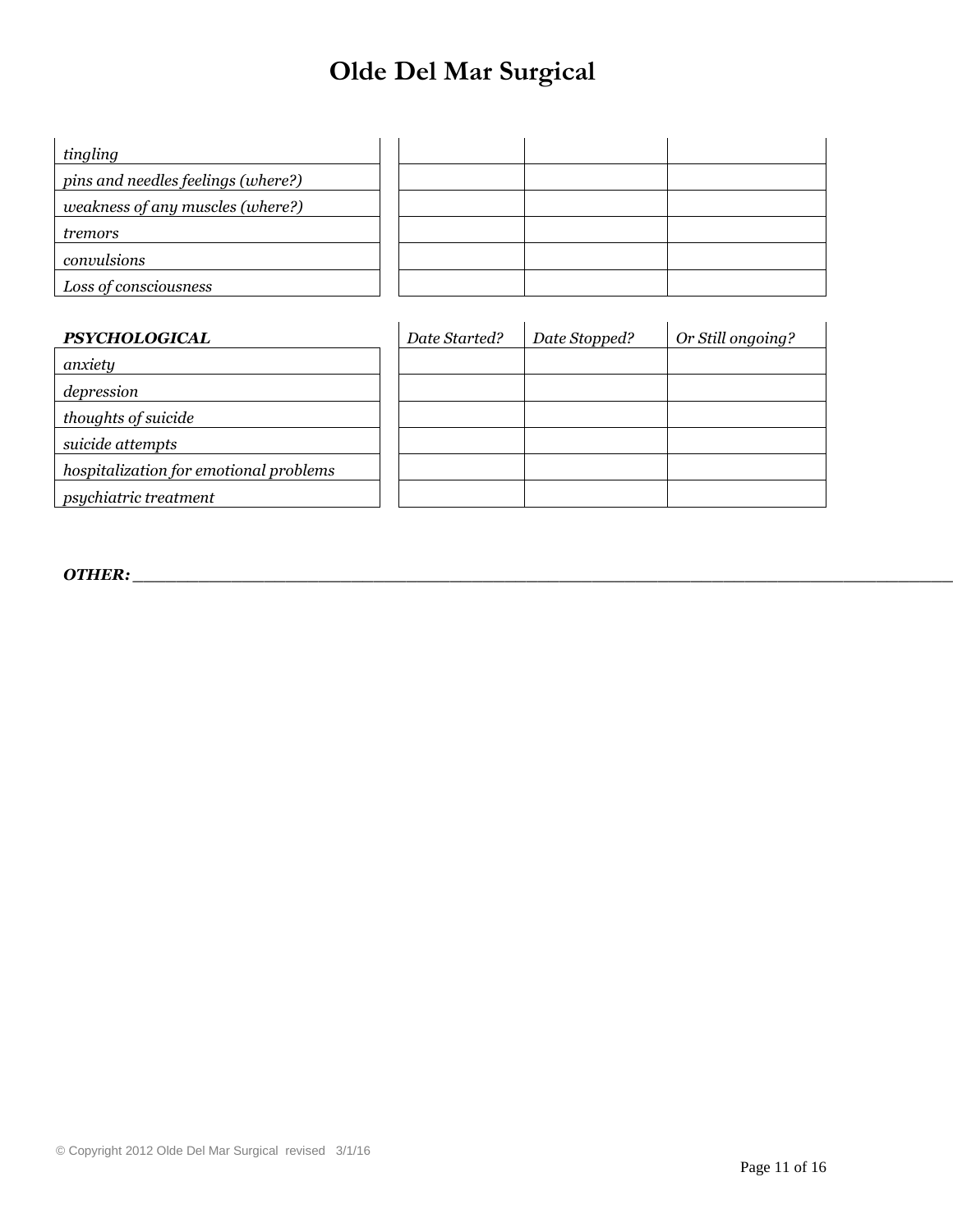**Personal Physicians:**<br>Please list all the physicians under whom you receive medical care:

| <b>Primary Care</b><br>Physician | Name | Address/Location | Telephone |
|----------------------------------|------|------------------|-----------|
| Internist                        |      |                  |           |
| Gynecologist                     |      |                  |           |
| Orthopedist                      |      |                  |           |
| Psychiatrist                     |      |                  |           |
| Psychologist                     |      |                  |           |
| Therapist                        |      |                  |           |
| Nephrologist                     |      |                  |           |
| Other (Specify)                  |      |                  |           |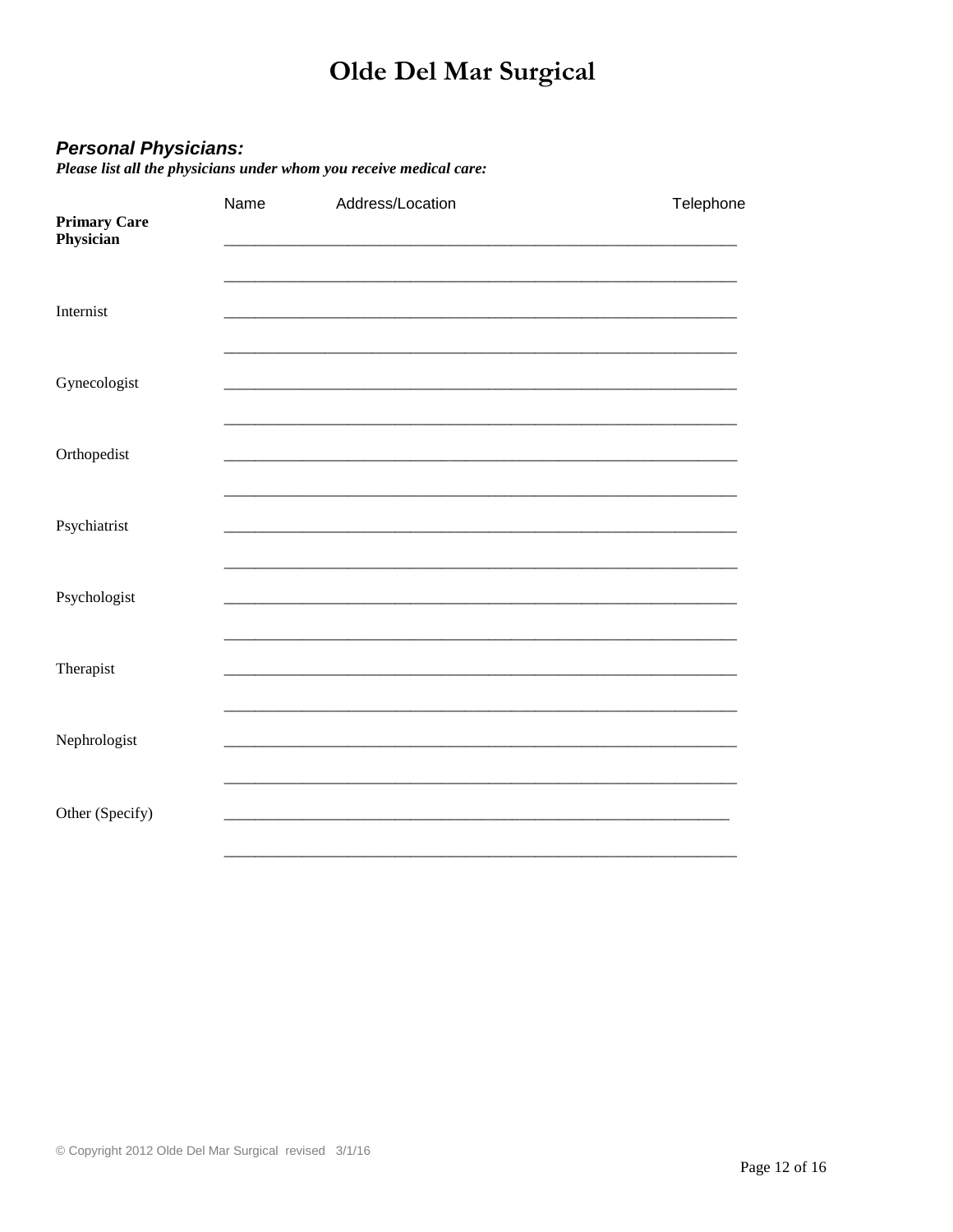| Date of Birth          |
|------------------------|
| Social Security Number |
| Phone #                |
|                        |

## **Release of Medical Records to Olde Del Mar Surgical**

I authorize (**name of primary care provider, surgeon, etc…)** \_\_\_\_\_\_\_\_\_\_\_\_\_\_\_\_\_\_\_\_\_\_\_\_\_\_\_\_\_\_\_\_\_\_\_\_ to release copies of my medical records, created during the course of my diagnosis and treatment at your facility, and for continued patient care, to:

## **Olde Del Mar Surgical** - 858-457-3287 **(fax) 858-457-4917 (phone)**

#### **Approximate Dates of Service for requested Medical Records: \_\_\_\_\_\_\_\_\_\_\_\_\_\_\_\_\_\_\_\_\_\_\_\_**

I understand the information is released for continued patient care and may not be provided in whole or in part to any other agency, organization or person. I hereby waive my/his/her rights to the privileges of confidentiality with respect to any HIV test result or mental health information or drug/alcohol information that may be contained in the medical record. The Healthcare provider, its employees and officers and attending physicians are released from legal responsibility or liability for the release of information to the extent stated and authorized herein. Records may be faxed to expedite continuing care. This authorization is valid for 180 days from date of signature unless revoked in writing earlier by the patient.

Signature of Patient Date

\_\_\_\_\_\_\_\_\_\_\_\_\_\_\_\_\_\_\_\_\_\_\_\_\_\_\_\_\_\_\_\_\_\_\_\_\_\_ \_\_\_\_\_\_\_\_\_\_\_\_\_\_\_\_\_\_\_\_\_\_ Signature of Parent/Guardian/Legal Representative Relationship to the Patient

\_\_\_\_\_\_\_\_\_\_\_\_\_\_\_\_\_\_\_\_\_\_\_\_\_\_\_\_\_\_\_\_\_\_\_\_\_\_ \_\_\_\_\_\_\_\_\_\_\_\_\_\_\_\_\_\_\_\_\_\_

This fax contains **CONFIDENTIAL INFORMATION** and is only for the individual or entity named in this document. Otherwise, you are hereby notified that disclosure, copying, distribution or other action to the content for this fax is strictly prohibited. If this is received in error, please contact sender immediately.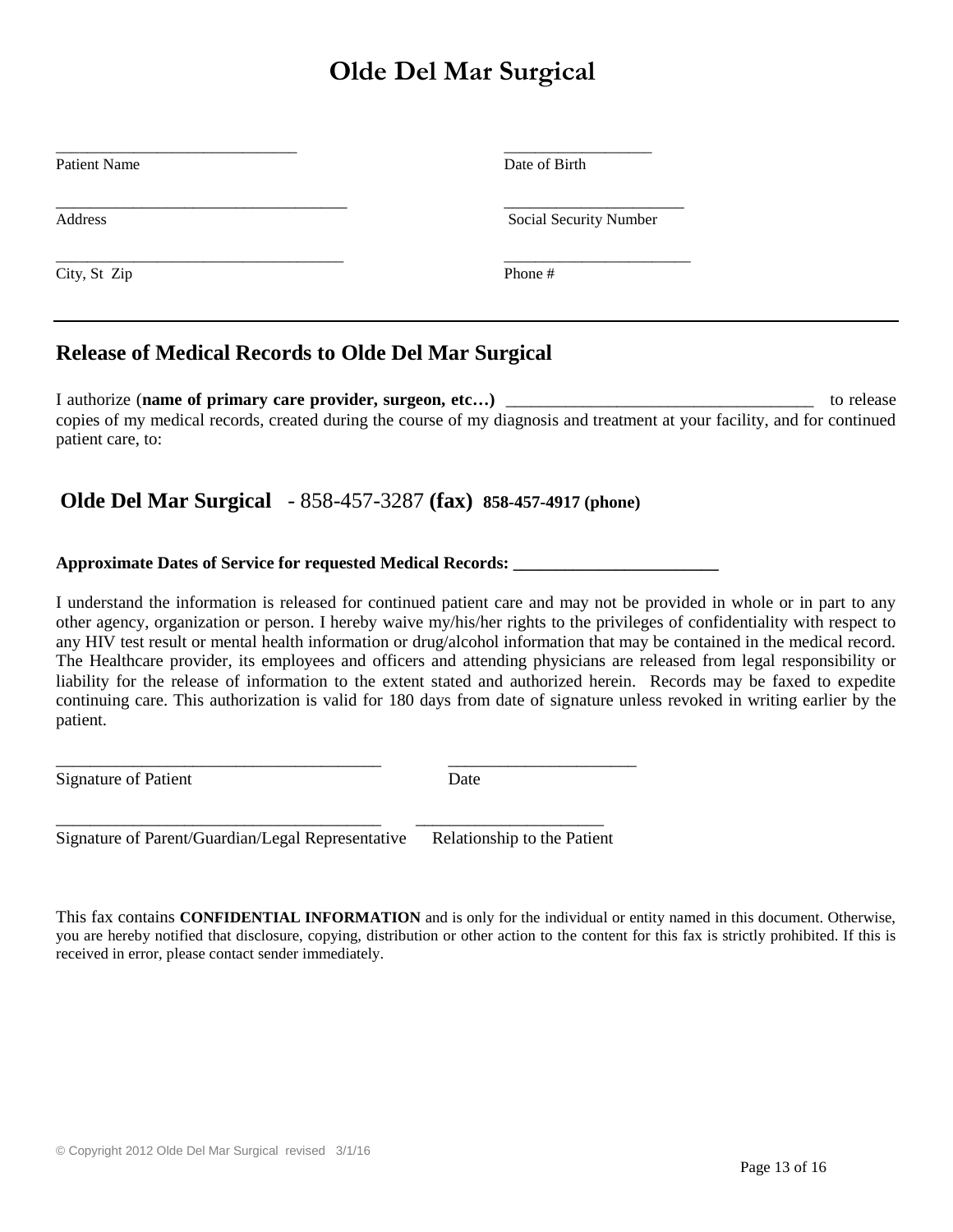| <b>Patient Name</b>                                                                                                                                                                                                                                                                                                                                                                                                                                                                                                                                                      | Date of Birth          |
|--------------------------------------------------------------------------------------------------------------------------------------------------------------------------------------------------------------------------------------------------------------------------------------------------------------------------------------------------------------------------------------------------------------------------------------------------------------------------------------------------------------------------------------------------------------------------|------------------------|
| Address                                                                                                                                                                                                                                                                                                                                                                                                                                                                                                                                                                  | Social Security Number |
| City, St Zip                                                                                                                                                                                                                                                                                                                                                                                                                                                                                                                                                             | Phone#                 |
| I authorize Dr. Sunil Bhoyul/ Olde Del Mar Surgical to release copies of my medical records, created during<br>the course of my diagnosis and treatment at your facility, and for continued patient care, to:                                                                                                                                                                                                                                                                                                                                                            |                        |
|                                                                                                                                                                                                                                                                                                                                                                                                                                                                                                                                                                          |                        |
|                                                                                                                                                                                                                                                                                                                                                                                                                                                                                                                                                                          |                        |
|                                                                                                                                                                                                                                                                                                                                                                                                                                                                                                                                                                          |                        |
| Date of Serivce: From: $\_\_\_\_\_\_\_\_\$ To: $\_\_\_\_\_\_\_\_\_\_\_\_\_\$<br>$\Box$ All Medical Records<br><b>More Specific:</b><br>$\Box$ Op Report<br>$\Box$ Progress Notes<br>□ History and Physical<br>□ Laboratory Tests<br>$\Box$ Discharge Summary<br>$\Box$ Imaging Report<br>$\Box$ Other (Please Specify)                                                                                                                                                                                                                                                   |                        |
| Acknowledgment to include specific categories of information: You must specifically authorize the disclosure of the<br>following types of information: Check all that apply:                                                                                                                                                                                                                                                                                                                                                                                             |                        |
| $\Box$ HIV (Human Immunodeficiency Virus) test results $\Box$ Mental Health $\Box$ Alcohol and/or drug abuse program                                                                                                                                                                                                                                                                                                                                                                                                                                                     |                        |
| treatment<br>I understand the information is released for continued patient care and may not be provided in whole or in part to any<br>other agency, organization or person.<br>The Healthcare provider, its employees and officers and attending physicians are released from legal responsibility or<br>liability for the release of information to the extent stated and authorized herein. Records may be faxed to expedite<br>continuing care. This authorization is valid for 180 days from date of signature unless revoked in writing earlier by the<br>patient. |                        |
| <b>Signature of Patient</b><br>Date                                                                                                                                                                                                                                                                                                                                                                                                                                                                                                                                      |                        |

Signature of Parent/Guardian/Legal Representative Relationship to the Patient

This fax contains **CONFIDENTIAL INFORMATION** and is only for the individual or entity named in this document. Otherwise, you are hereby notified that disclosure, copying, distribution or other action to the content for this fax is strictly prohibited. If this is received in error, please contact sender immediately.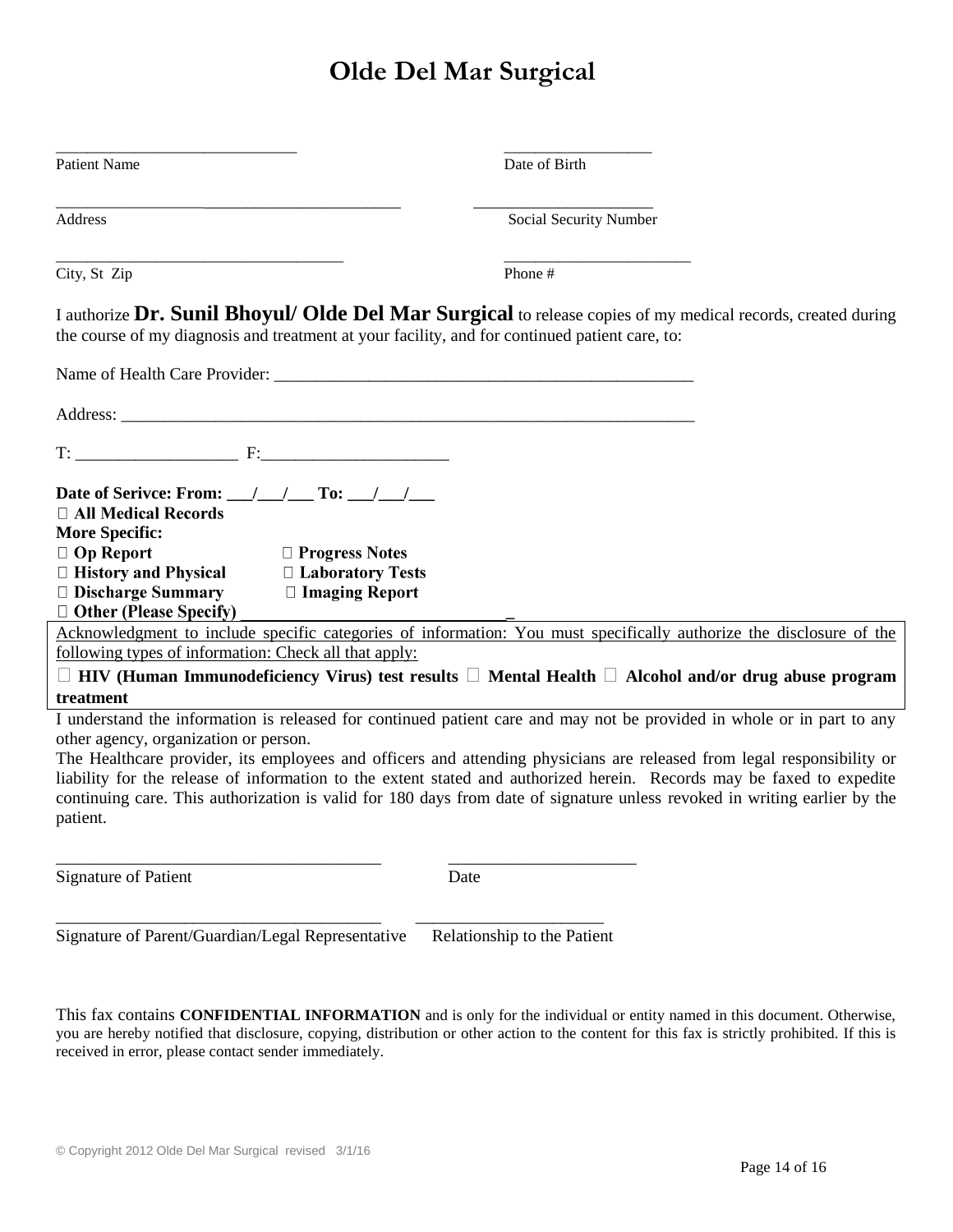## REQUEST FOR CONFIDENTIAL COMMUNICATION OF PROTECTED HEALTH INFORMATION

| Patient Name (please print)                                                                                                                                                                                                                          | Date of Birth |
|------------------------------------------------------------------------------------------------------------------------------------------------------------------------------------------------------------------------------------------------------|---------------|
| Both before and after surgery we will need to contact you regarding test results, insurance<br>information, referrals, etc. We will need your authorization to convey this protected health information<br>in a way that is most convenient for you. |               |
| Designated method of contacting the patient (check all that apply)                                                                                                                                                                                   |               |
| OK to leave detailed messages on voice mail (1) _________________                                                                                                                                                                                    |               |
| _____ OK to leave a message with Name/ Relation ________________________________                                                                                                                                                                     |               |
| ____ OK to release patient health information and records to Name/Relation ___________________                                                                                                                                                       |               |
|                                                                                                                                                                                                                                                      |               |
| (If you checked this option please refer to the Patient-Provider E-mail Agreement)                                                                                                                                                                   |               |
|                                                                                                                                                                                                                                                      |               |
| Signature                                                                                                                                                                                                                                            | Date          |
| ** This authorization expires in 1 year ____ from the above date:<br>2 years $\frac{2}{1}$<br>No expiration _____                                                                                                                                    |               |

*\*\*If this authorization changes, it is patients responsible to contact our office\*\**